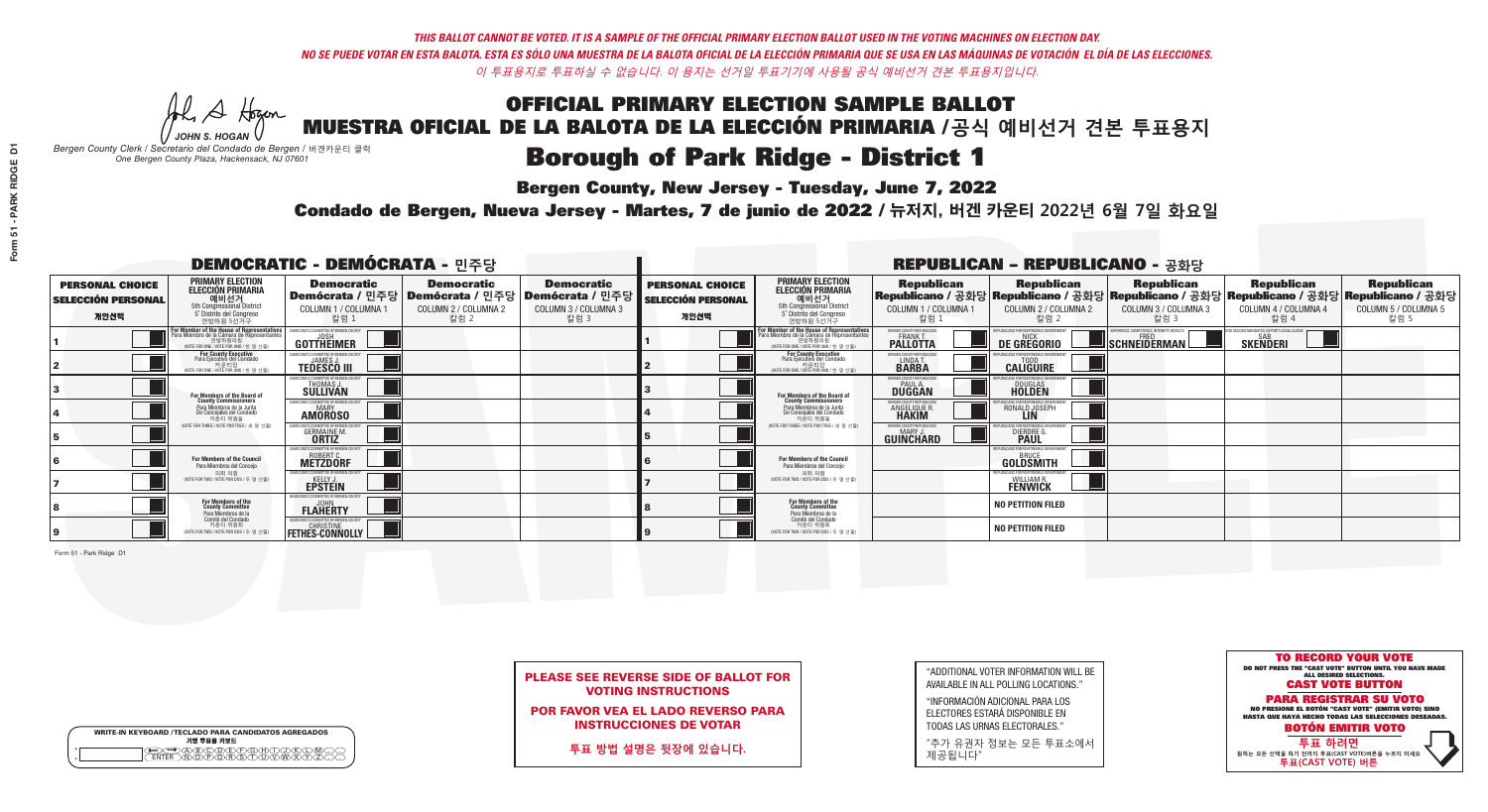A Hogen

| <b>WRITE-IN KEYBOARD /TECLADO PARA CANDIDATOS AGREGADOS</b><br>기명 투표용 키보드 |
|---------------------------------------------------------------------------|
| .)(B)C)(D)(E)(F)(G)(H)(T)(<br><u>እቅነሽነጅ የአገ</u>                           |

### **Borough of Park Ridge - District 2**

**Bergen County, New Jersey - Tuesday, June 7, 2022** 

*JOHN S. HOGAN Bergen County Clerk / Secretario del Condado de Bergen /* 버겐카운티 클럭 *One Bergen County Plaza, Hackensack, NJ 07601*



|  |                            | <b>PLEASE SEE REVERSE SIDE OF BALLOT FOR</b> |  |
|--|----------------------------|----------------------------------------------|--|
|  | <b>VOTING INSTRUCTIONS</b> |                                              |  |

POR FAVOR VEA EL LADO REVERSO PARA INSTRUCCIONES DE VOTAR

**투표 방법 설명은 뒷장에 있습니다.**

| "ADDITIONAL VOTER INFORMATION WILL BE |
|---------------------------------------|
| AVAILABLE IN ALL POLLING LOCATIONS."  |

"INFORMACIÓN ADICIONAL PARA LOS ELECTORES ESTARÁ DISPONIBLE EN TODAS LAS URNAS ELECTORALES."

"추가 유권자 정보는 모든 투표소에서 제공됩니다"

Condado de Bergen, Nueva Jersey - Martes, 7 de junio de 2022 / 뉴저지, 버겐 카운티 2022년 6월 7일 화요일 *One Bergen County Plaza, Hackensack, NJ 07601*

|                                                             |                                                                                                                                             | <b>DEMOCRATIC - DEMÓCRATA - 민주당</b>                                                      |                                                   |                                                                                                        |                                                             |                                                                                                                                               |                                                              | <b>REPUBLICAN - REPUBLICANO - 공화당</b>                                |                                                                                                                                                |                                                             |                                                   |
|-------------------------------------------------------------|---------------------------------------------------------------------------------------------------------------------------------------------|------------------------------------------------------------------------------------------|---------------------------------------------------|--------------------------------------------------------------------------------------------------------|-------------------------------------------------------------|-----------------------------------------------------------------------------------------------------------------------------------------------|--------------------------------------------------------------|----------------------------------------------------------------------|------------------------------------------------------------------------------------------------------------------------------------------------|-------------------------------------------------------------|---------------------------------------------------|
| <b>PERSONAL CHOICE</b><br><b>SELECCIÓN PERSONAL</b><br>개인선택 | <b>PRIMARY ELECTION</b><br><b>ELECCIÓN PRIMARIA</b><br>예비선거<br>5th Congressional District<br>5° Distrito del Congreso<br>연방하원 5선거구          | <b>Democratic</b><br>COLUMN 1 / COLUMNA 1<br>칼럼 :                                        | <b>Democratic</b><br>COLUMN 2 / COLUMNA 2<br>칼럼 2 | <b>Democratic</b><br>Demócrata / 민주당 Demócrata / 민주당 Demócrata / 민주당 D<br>COLUMN 3 / COLUMNA 3<br>칼럼 3 | <b>PERSONAL CHOICE</b><br><b>SELECCIÓN PERSONAL</b><br>개인선택 | <b>PRIMARY ELECTION</b><br>ELECCIÓN PRIMARIA<br>예비선거<br>5th Congressional District<br>5° Distrito del Congreso<br>연방하원 5선거구                   | <b>Republican</b><br>COLUMN 1 / COLUMNA 1<br>칼럼              | <b>Republican</b><br>COLUMN 2 / COLUMNA 2<br>칼럼 2                    | <b>Republican</b><br>Republicano / 공화당 Republicano / 공화당 Republicano / 공화당 Republicano / 공화당 Republicano / 공화당<br>COLUMN 3 / COLUMNA 3<br>칼럼 3 | <b>Republican</b><br>COLUMN 4 / COLUMNA 4<br>칼럼 4           | <b>Republican</b><br>COLUMN 5 / COLUMNA 5<br>칼럼 5 |
|                                                             | or Member of the House of Representatives<br>ara Miembro de la Cámara de Representantes<br>연방하원의원<br>(VOTE FOR ONE / VOTE POR UNO / 한 명 선출) | <b>GOTTHEIMER</b>                                                                        |                                                   |                                                                                                        |                                                             | For Member of the House of Representatives<br>Para Miembro de la Cámara de Representantes<br>연방하원의원<br>(VOTE FOR ONE / VOTE POR UNO / 한 명 선출) | BERGEN COUNTY REPUBLICAN<br><b>PALLOTTA</b>                  | DE GREGORIO                                                          | PERIENCE, COMPETENCE, INTEGRITY, RESULTS<br>SCHNEIDERMAN                                                                                       | VACCINE MANDATES, DEPORT ILLEGAL ALIENS.<br><b>SKENDERI</b> |                                                   |
|                                                             | For County Executive<br>Para Ejecutivo del Condado<br>가운티장<br>(VOTE FOR ONE / VOTE POR UNO / 한 명 선출)                                        | <b>EMOCRATIC COMMITTEE OF BERGEN COUNT</b><br><b>TEDESCO III</b>                         |                                                   |                                                                                                        |                                                             | For County Executive<br>Para Ejecutivo del Condado<br>카운티장<br>(VOTE FOR ONE / VOTE POR UNO / 한 명 선출)                                          | BERGEN COUNTY REPUBLICAN<br>LINDA T.                         | <b>CALIGUIRE</b>                                                     |                                                                                                                                                |                                                             |                                                   |
|                                                             | For Members of the Board of<br>County Commissioners                                                                                         | <b><i>MOCRATIC COMMITTEE OF BERGEN COUNTY</i></b><br><b>THOMAS J.</b><br><b>SULLIVAN</b> |                                                   |                                                                                                        |                                                             | For Members of the Board of<br>County Commissioners                                                                                           | ERGEN COUNTY REPUBLICAN<br><b>DUGGAN</b>                     | <b>DOUGLAS</b>                                                       |                                                                                                                                                |                                                             |                                                   |
|                                                             | Para Miembros de la Junta<br>De Concejales del Condado<br>카운티 위원들                                                                           | MOCRATIC COMMITTEE OF BERGEN COUNTY<br><b>AMOROSO</b>                                    |                                                   |                                                                                                        |                                                             | Para Miembros de la Junta<br>De Concejales del Condado<br>카운티 위원들                                                                             | <b>RGEN COUNTY REPUBLICAN</b><br>ANGELIQUE R<br><b>HAKIM</b> | RONALD JOSEPH                                                        |                                                                                                                                                |                                                             |                                                   |
|                                                             | NOTE FOR THREE / VOTE POR TRES / 세 명 선출                                                                                                     | ATIC COMMITTEE OF BERGEN COUN<br><b>GERMAINE M.</b>                                      |                                                   |                                                                                                        |                                                             | (VOTE FOR THREE / VOTE POR TRES / 세 명 선출)                                                                                                     | ERGEN COUNTY REPUBLICANS<br>MARY J<br><b>GUINCHARD</b>       | S FOR RESPONSIBI E G<br><b>DIERDRE G</b><br><b>PAUL</b>              |                                                                                                                                                |                                                             |                                                   |
|                                                             | For Members of the Council<br>Para Miembros del Conceio                                                                                     | <b><i>AOCRATIC COMMITTEE OF BERGEN COUNTY</i></b><br><b>ROBERT C.</b><br>METZDORF        |                                                   |                                                                                                        |                                                             | For Members of the Council<br>Para Miembros del Conceio                                                                                       |                                                              | PUBLICANS FOR RESPONSIBLE GOVERNMENT<br>GOLDSMITH                    |                                                                                                                                                |                                                             |                                                   |
|                                                             | 의회 의원<br>(VOTE FOR TWO / VOTE POR DOS / 두 명 선출)                                                                                             | MOCRATIC COMMITTEE OF BERGEN COUNTY<br><b>EPSTEIN</b>                                    |                                                   |                                                                                                        |                                                             | 의회 의원<br>NOTE FOR TWO / VOTE POR DOS / 두 명 선출)                                                                                                |                                                              | PUBLICANS FOR RESPONSIBI E GOVERNMEI<br>WILLIAM R.<br><b>FENWICK</b> |                                                                                                                                                |                                                             |                                                   |
|                                                             | For Members of the<br>County Committee<br>Para Miembros de la                                                                               | ROBERT C.<br>METZDORF                                                                    |                                                   |                                                                                                        |                                                             | For Members of the<br>County Committee<br>Para Miembros de la<br>Comité del Condado                                                           |                                                              | <b>NO PETITION FILED</b>                                             |                                                                                                                                                |                                                             |                                                   |
|                                                             | Comité del Condado<br>카운티 위원회<br>(VOTE FOR TWO / VOTE POR DOS / 두 명 선출)                                                                     | MOCRATIC COMMITTEE OF BERGEN CI<br>DESIREE M.<br><b>MISCIAGNA</b>                        |                                                   |                                                                                                        |                                                             | 카운티 위원회<br>WOTE FOR TWO / VOTE POR DOS / 두 명 선출)                                                                                              |                                                              | <b>NO PETITION FILED</b>                                             |                                                                                                                                                |                                                             |                                                   |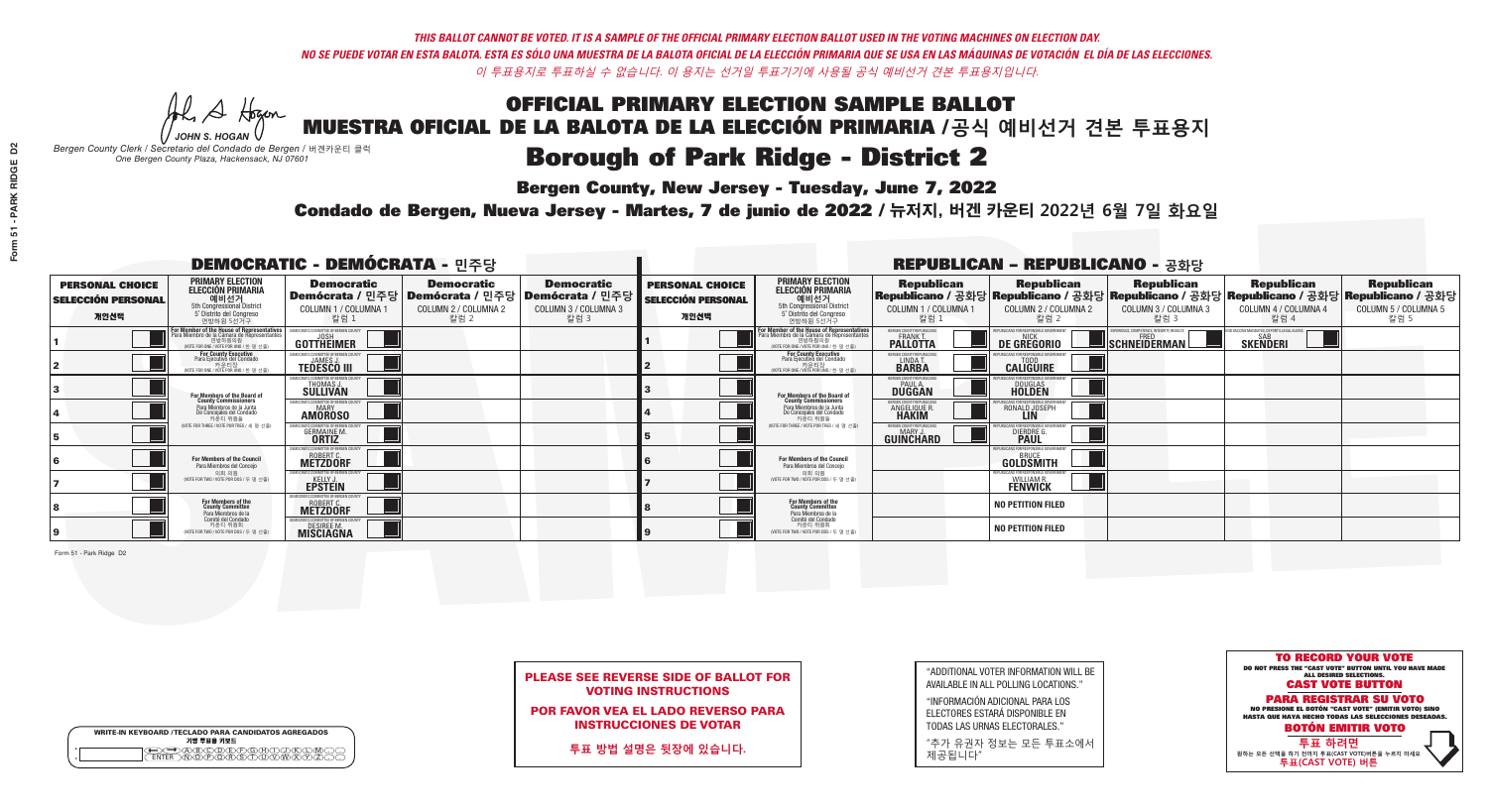A Hogen *JOHN S. HOGAN*

| <b>WRITE-IN KEYBOARD /TECLADO PARA CANDIDATOS AGREGADOS</b><br>기명 투표용 키보드 |  |
|---------------------------------------------------------------------------|--|
| YOODEYEYBAN<br>o<br>$\circ$                                               |  |

## **Borough of Park Ridge - District 3**

**Bergen County, New Jersey - Tuesday, June 7, 2022** 

*Bergen County Clerk / Secretario del Condado de Bergen /* 버겐카운티 클럭 *One Bergen County Plaza, Hackensack, NJ 07601*



|  | PLEASE SEE REVERSE SIDE OF BALLOT FOR |  |  |
|--|---------------------------------------|--|--|
|  | <b>VOTING INSTRUCTIONS</b>            |  |  |

POR FAVOR VEA EL LADO REVERSO PARA INSTRUCCIONES DE VOTAR

**투표 방법 설명은 뒷장에 있습니다.**

"ADDITIONAL VOTER INFORMATION WILL BE AVAILABLE IN ALL POLLING LOCATIONS."

"INFORMACIÓN ADICIONAL PARA LOS ELECTORES ESTARÁ DISPONIBLE EN TODAS LAS URNAS ELECTORALES."

"추가 유권자 정보는 모든 투표소에서 제공됩니다"

Condado de Bergen, Nueva Jersey - Martes, 7 de junio de 2022 / 뉴저지, 버겐 카운티 2022년 6월 7일 화요일 *One Bergen County Plaza, Hackensack, NJ 07601*

|                                                             |                                                                                                                                    | <b>DEMOCRATIC - DEMÓCRATA - 민주당</b>                                                                          |                                                   |                                                   |                                                             |                                                                                                                                               |                                                            | <b>REPUBLICAN - REPUBLICANO - 공화당</b>                                                                                                          |                                                   |                                                            |                                                   |
|-------------------------------------------------------------|------------------------------------------------------------------------------------------------------------------------------------|--------------------------------------------------------------------------------------------------------------|---------------------------------------------------|---------------------------------------------------|-------------------------------------------------------------|-----------------------------------------------------------------------------------------------------------------------------------------------|------------------------------------------------------------|------------------------------------------------------------------------------------------------------------------------------------------------|---------------------------------------------------|------------------------------------------------------------|---------------------------------------------------|
| <b>PERSONAL CHOICE</b><br><b>SELECCIÓN PERSONAL</b><br>개인선택 | <b>PRIMARY ELECTION</b><br><b>ELECCIÓN PRIMARIA</b><br>예비선거<br>5th Congressional District<br>5° Distrito del Congreso<br>연방하원 5선거구 | <b>Democratic</b><br>  Demócrata / 민주당   Demócrata / 민주당   Demócrata / 민주당  <br>COLUMN 1 / COLUMNA 1<br>칼럼 1 | <b>Democratic</b><br>COLUMN 2 / COLUMNA 2<br>칼럼 2 | <b>Democratic</b><br>COLUMN 3 / COLUMNA 3<br>칼럼 3 | <b>PERSONAL CHOICE</b><br><b>SELECCIÓN PERSONAL</b><br>개인선택 | <b>PRIMARY ELECTION</b><br>ELECCIÓN PRIMARIA<br>예비선거<br>5th Congressional District<br>5° Distrito del Congreso<br>연방하원 5선거구                   | <b>Republican</b><br>COLUMN 1 / COLUMNA 1<br>칼럼            | <b>Republican</b><br>Republicano / 공화당 Republicano / 공화당 Republicano / 공화당 Republicano / 공화당 Republicano / 공화당<br>COLUMN 2 / COLUMNA 2<br>칼럼 2 | <b>Republican</b><br>COLUMN 3 / COLUMNA 3<br>칼럼 3 | <b>Republican</b><br>COLUMN 4 / COLUMNA 4<br>칼럼 4          | <b>Republican</b><br>COLUMN 5 / COLUMNA 5<br>칼럼 5 |
|                                                             | For Member of the House of Representatives<br>Para Miembro de la Cámara de Representantes                                          | <b>GOTTHEIMER</b>                                                                                            |                                                   |                                                   |                                                             | For Member of the House of Representatives<br>Para Miembro de la Cámara de Representantes<br>연방하원의원<br>(VOTE FOR ONE / VOTE POR UNO / 한 명 선출) | BERGEN COUNTY REPUBLICAN<br><b>PALLOTTA</b>                | DE GREGORIO                                                                                                                                    | SCHNEIDERMAN                                      | VACCINE MANDATES, DEPORT ILLEGAL ALIENS<br><b>SKENDERI</b> |                                                   |
|                                                             | <b>For County Executive</b><br>Para Ejecutivo del Condado<br>가운티장<br>(VOTE FOR ONE / VOTE POR UNO / 한 명 선출)                        | EMOCRATIC COMMITTEE OF BERGEN COUNT<br><b>TEDESCO III</b>                                                    |                                                   |                                                   |                                                             | For County Executive<br>Para Ejecutivo del Condado<br>WOTE FOR ONE / VOTE POR UNO / 한 명 선출                                                    | BERGEN COUNTY REPUBLICAN<br>LINDA T.                       | <b>CALIGUIRE</b>                                                                                                                               |                                                   |                                                            |                                                   |
|                                                             | <b>For Members of the Board of<br/>County Commissioners</b>                                                                        | MOCRATIC COMMITTEE OF BERGEN COUNTY<br>THOMAS J.                                                             |                                                   |                                                   |                                                             | For Members of the Board of<br>County Commissioners                                                                                           | ERGEN COUNTY REPUBLICAN<br><b>PAUL A.</b><br><b>DUGGAN</b> | <b>DOUGLAS</b>                                                                                                                                 |                                                   |                                                            |                                                   |
|                                                             | Para Miembros de la Junta<br>De Concejales del Condado<br>카운티 위원들                                                                  | MOCRATIC COMMITTEE OF BERGEN COUNTY<br><b>AMOROSO</b>                                                        |                                                   |                                                   |                                                             | Para Miembros de la Junta<br>De Concejales del Condado<br>카운티 위원들                                                                             | ERGEN COUNTY REPUBLICAN<br>ANGELIQUE R<br><b>HAKIM</b>     | RONALD JOSEPH<br><b>LIN</b>                                                                                                                    |                                                   |                                                            |                                                   |
|                                                             | NOTE FOR THREE / VOTE POR TRES / 세 명 선출                                                                                            | TIC COMMITTEE OF BERGEN COUNT<br><b>GERMAINE M.</b>                                                          |                                                   |                                                   |                                                             | (VOTE FOR THREE / VOTE POR TRES / 세 명 선출)                                                                                                     | ERGEN COUNTY REPUBLICANS<br>MARY J<br>GUINCHARD            | <b>DIERDRE</b> G                                                                                                                               |                                                   |                                                            |                                                   |
|                                                             | <b>For Members of the Council</b><br>Para Miembros del Conceio                                                                     | MOCRATIC COMMITTEE OF BERGEN COUNTY<br><b>ROBERT C.</b><br><b>METZDORF</b>                                   |                                                   |                                                   |                                                             | For Members of the Council<br>Para Miembros del Conceio                                                                                       |                                                            | PUBLICANS FOR RESPONSIBLE GOVERNMENT<br><b>GOLDSMITH</b>                                                                                       |                                                   |                                                            |                                                   |
|                                                             | 의회 의원<br>(VOTE FOR TWO / VOTE POR DOS / 두 명 선출)                                                                                    | <b>EMOCRATIC COMMITTEE OF BERGEN COUNT</b><br><b>EPSTEIN</b>                                                 |                                                   |                                                   |                                                             | 의회 의원<br>NOTE FOR TWO / VOTE POR DOS / 두 명 선출)                                                                                                |                                                            | PUBLICANS FOR RESPONSIBLE GOVERNME!<br><b>WILLIAM R.</b><br>FENWICK                                                                            |                                                   |                                                            |                                                   |
|                                                             | For Members of the<br>County Committee<br>Para Miembros de la                                                                      | MICHAEL G.                                                                                                   |                                                   |                                                   |                                                             | For Members of the<br>County Committee<br>Para Miembros de la<br>Comité del Condado                                                           |                                                            | <b>NO PETITION FILED</b>                                                                                                                       |                                                   |                                                            |                                                   |
|                                                             | Comité del Condado<br>카운티 위원회<br>(VOTE FOR TWO / VOTE POR DOS / 두 명 선출)                                                            | <b>MOCRATIC COMMITTEE OF BERGEN CI</b><br>DEBORAH A.                                                         |                                                   |                                                   |                                                             | 카운티 위원회<br>(VOTE FOR TWO / VOTE POR DOS / 두 명 선출)                                                                                             |                                                            | <b>NO PETITION FILED</b>                                                                                                                       |                                                   |                                                            |                                                   |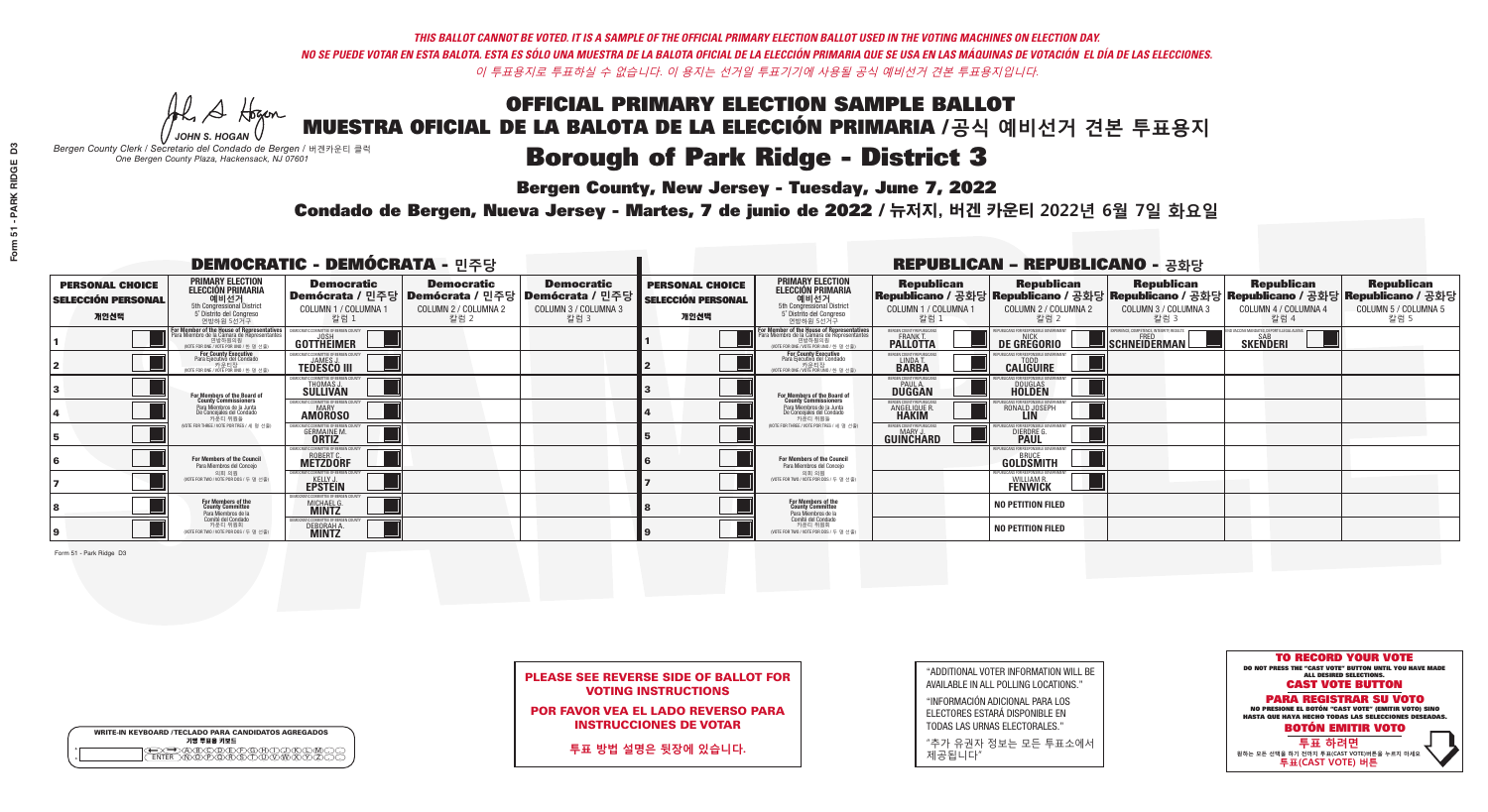A Hogen *JOHN S. HOGAN*

|   | <b>WRITE-IN KEYBOARD /TECLADO PARA CANDIDATOS AGREGADOS</b><br>기명 투표용 키보드 |
|---|---------------------------------------------------------------------------|
| o | .)B)C)DE)F)G)H)                                                           |
| o | <u>እጅአል አል</u>                                                            |

## **Borough of Park Ridge - District 4**

**Bergen County, New Jersey - Tuesday, June 7, 2022** 

*Bergen County Clerk / Secretario del Condado de Bergen /* 버겐카운티 클럭 *One Bergen County Plaza, Hackensack, NJ 07601*

Condado de Bergen, Nueva Jersey - Martes, 7 de junio de 2022 / 뉴저지, 버겐 카운티 2022년 6월 7일 화요일 *One Bergen County Plaza, Hackensack, NJ 07601*



PLEASE SEE REVERSE SIDE OF BALLOT FOR VOTING INSTRUCTIONS

POR FAVOR VEA EL LADO REVERSO PARA INSTRUCCIONES DE VOTAR

**투표 방법 설명은 뒷장에 있습니다.**

| "ADDITIONAL VOTER INFORMATION WILL BE |
|---------------------------------------|
| AVAILABLE IN ALL POLLING LOCATIONS."  |

"INFORMACIÓN ADICIONAL PARA LOS ELECTORES ESTARÁ DISPONIBLE EN TODAS LAS URNAS ELECTORALES."

"추가 유권자 정보는 모든 투표소에서 제공됩니다"

| <b>DEMOCRATIC - DEMÓCRATA - 민주당</b>                         |                                                                                                                                                                 |                                                                            |                                                   | <b>REPUBLICAN - REPUBLICANO - 공화당</b>                                                                  |                                                             |                                                                                                                                   |                                                                     |                                                                            |                                                                                                                                                |                                                           |                                                   |
|-------------------------------------------------------------|-----------------------------------------------------------------------------------------------------------------------------------------------------------------|----------------------------------------------------------------------------|---------------------------------------------------|--------------------------------------------------------------------------------------------------------|-------------------------------------------------------------|-----------------------------------------------------------------------------------------------------------------------------------|---------------------------------------------------------------------|----------------------------------------------------------------------------|------------------------------------------------------------------------------------------------------------------------------------------------|-----------------------------------------------------------|---------------------------------------------------|
| <b>PERSONAL CHOICE</b><br><b>SELECCIÓN PERSONAL</b><br>개인선택 | <b>PRIMARY ELECTION</b><br><b>ELECCIÓN PRIMARIA</b><br>예비선거<br>5th Congressional District<br>5° Distrito del Congreso<br>연방하원 5선거구                              | <b>Democratic</b><br>COLUMN 1 / COLUMNA 1<br>칼럼 1                          | <b>Democratic</b><br>COLUMN 2 / COLUMNA 2<br>칼럼 2 | <b>Democratic</b><br>│Demócrata / 민주당│Demócrata / 민주당│Demócrata / 민주당┃<br>COLUMN 3 / COLUMNA 3<br>칼럼 3 | <b>PERSONAL CHOICE</b><br><b>SELECCIÓN PERSONAL</b><br>개인선택 | <b>PRIMARY ELECTION</b><br>ELECCIÓN PRIMARIA<br>5th Congressional District<br>5° Distrito del Congreso<br>연방하원 5선거구               | <b>Republican</b><br>COLUMN 1 / COLUMNA 1<br>칼럼                     | <b>Republican</b><br>COLUMN 2 / COLUMNA 2<br>칼럼 2                          | <b>Republican</b><br>Republicano / 공화당 Republicano / 공화당 Republicano / 공화당 Republicano / 공화당 Republicano / 공화당<br>COLUMN 3 / COLUMNA 3<br>칼럼 3 | <b>Republican</b><br>COLUMN 4 / COLUMNA 4<br>칼럼 4         | <b>Republican</b><br>COLUMN 5 / COLUMNA 5<br>칼럼 5 |
|                                                             | F <b>or Member of the House of Representatives</b><br>Para Miembro de la Cámara de Representantes<br>현방하원의원<br>연방하원의원<br>(WOTE FOR ONE / VOTE POR UNO / 한 명 선출) | <b>GOTTHEIMER</b>                                                          |                                                   |                                                                                                        |                                                             | For Member of the House of Representatives<br>Para Miembro de la Cámara de Representantes<br>WOTE FOR ONE / VOTE POR UNO / 한 명 선출 | ERGEN COUNTY REPUBLICAN<br><b>PALLOTTA</b>                          | DE GREGORIO                                                                | PERIENCE, COMPETENCE, INTEGRITY, RESULT<br>$\blacksquare$ Schneiderman                                                                         | /ACCINE MANDATES, DEPORT ILLEGAL ALIEN<br><b>SKENDERI</b> |                                                   |
|                                                             | For County Executive<br>Para Ejecutivo del Condado<br>가운티장<br>(VOTE FOR ONE / VOTE POR UNO / 한 명 선출)                                                            | <b>TEDESCO III</b>                                                         |                                                   |                                                                                                        |                                                             | For County Executive<br>Para Ejecutivo del Condado<br>가운티장<br>(VOTE FOR ONE / VOTE POR UNO / 한 명 선출                               | BERGEN COUNTY REPUBLICAN<br>LINDA T.                                | <b>CALIGUIRE</b>                                                           |                                                                                                                                                |                                                           |                                                   |
|                                                             | <b>For Members of the Board of<br/>County Commissioners</b>                                                                                                     | MOCRATIC COMMITTEE OF BERGEN COUNT<br>THOMAS J.                            |                                                   |                                                                                                        |                                                             | For Members of the Board of<br>County Commissioners                                                                               | ERGEN COUNTY REPUBLICAN<br><b>PAUL A.</b><br><b>DUGGAN</b>          | <b>DOUGLAS</b>                                                             |                                                                                                                                                |                                                           |                                                   |
|                                                             | Para Miembros de la Junta<br>De Concejales del Condado<br>카우티 위원들                                                                                               | MOCRATIC COMMITTEE OF BERGEN COUNTY<br><b>MARY</b><br><b>AMOROSO</b>       |                                                   |                                                                                                        |                                                             | Para Miembros de la Junta<br>De Concejales del Condado<br>카우티 위원들                                                                 | <b>FRGEN COUNTY REPUBLICA</b><br><b>ANGELIQUE F</b><br><b>HAKIM</b> | RONALD JOSEPH                                                              |                                                                                                                                                |                                                           |                                                   |
|                                                             | NOTE FOR THREE / VOTE POR TRES / 세 명 선출)                                                                                                                        | <b>GERMAINE M.</b>                                                         |                                                   |                                                                                                        |                                                             | NOTE FOR THREE / VOTE POR TRES / 세 명 선출)                                                                                          | ERGEN COUNTY REPUBLICANS<br>MARY J<br>GUINCHARD                     | <b>DIERDRE</b> G                                                           |                                                                                                                                                |                                                           |                                                   |
|                                                             | <b>For Members of the Council</b><br>Para Miembros del Conceio                                                                                                  | MOCRATIC COMMITTEE OF BERGEN COUNTY<br><b>ROBERT C.</b><br><b>METZDORF</b> |                                                   |                                                                                                        |                                                             | <b>For Members of the Council</b><br>Para Miembros del Conceio                                                                    |                                                                     | PUBLICANS FOR RESPONSIBLE GOVERNMENT<br>GOLDSMITH                          |                                                                                                                                                |                                                           |                                                   |
|                                                             | 의회 의원<br>NOTE FOR TWO / VOTE POR DOS / 두 명 선출)                                                                                                                  | EMOCRATIC COMMITTEE OF BERGEN COUNTY<br><b>EPSTEIN</b>                     |                                                   |                                                                                                        |                                                             | 의회 의원<br>NOTE FOR TWO / VOTE POR DOS / 두 명 선출)                                                                                    |                                                                     | PUBLICANS FOR RESPONSIBLE GOVERNMEN<br><b>WILLIAM R.</b><br><b>FENWICK</b> |                                                                                                                                                |                                                           |                                                   |
|                                                             | For Members of the<br>County Committee<br>Para Miembros de la                                                                                                   | RATIC COMMITTEE OF BERGEN<br>MATTHEW J.                                    |                                                   |                                                                                                        |                                                             | For Members of the<br>County Committee<br>Para Miembros de la<br>Comité del Condado                                               |                                                                     | <b>STEVEN B</b><br><b>HOPPER</b>                                           |                                                                                                                                                |                                                           |                                                   |
|                                                             | Comité del Condado<br>카운티 위원회<br>(VOTE FOR TWO / VOTE POR DOS / 두 명 선출)                                                                                         | MOCRATIC COMMITTEE OF BERGEN COUNT<br><b>CAPILLI</b>                       |                                                   |                                                                                                        |                                                             | 카운티 위원회<br>(VOTE FOR TWO / VOTE POR DOS / 두 명 선출)                                                                                 |                                                                     | <b>NO PETITION FILED</b>                                                   |                                                                                                                                                |                                                           |                                                   |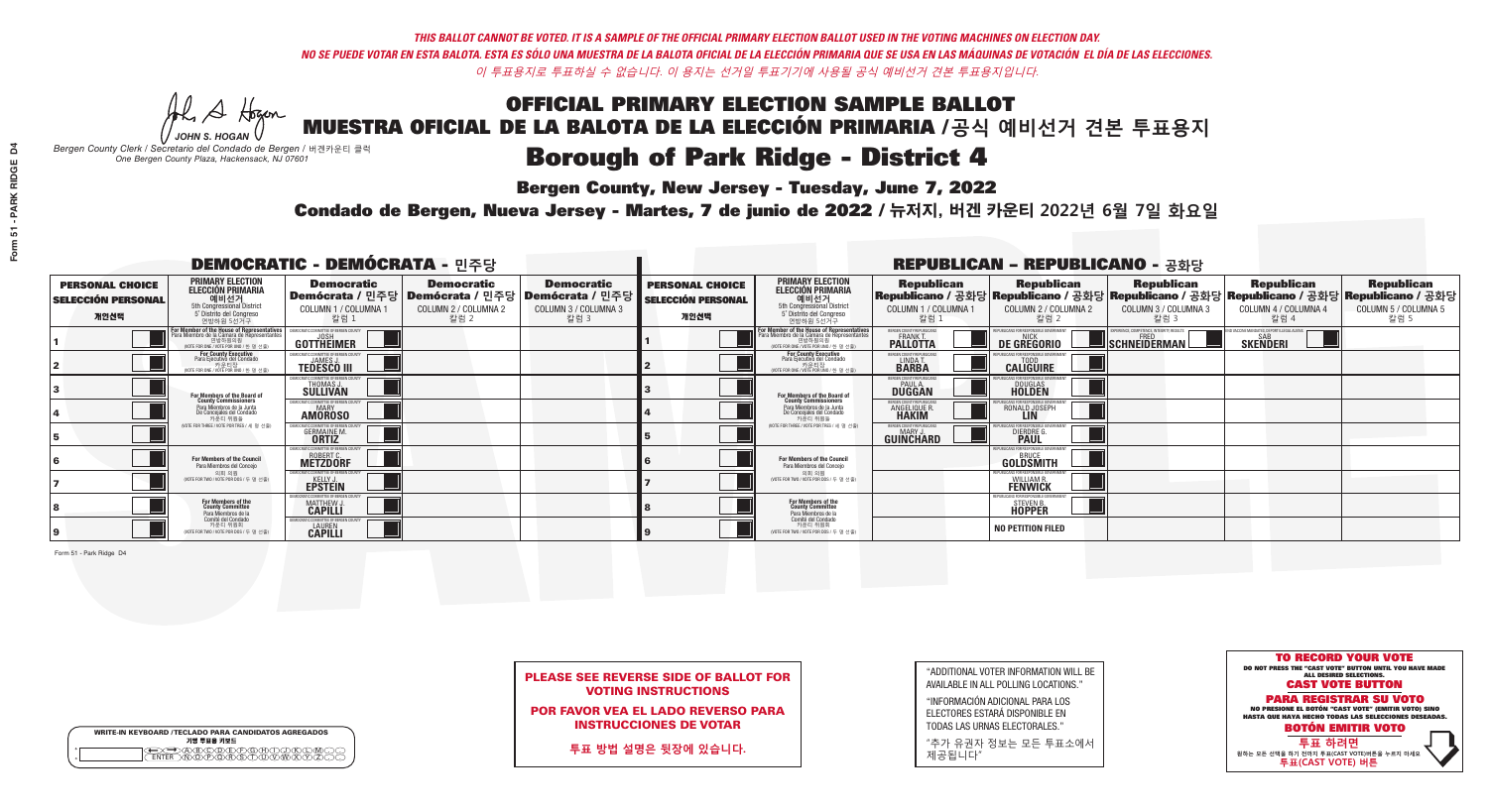A Hogen

| <b>WRITE-IN KEYBOARD /TECLADO PARA CANDIDATOS AGREGADOS</b><br>기명 투표용 키보드 |
|---------------------------------------------------------------------------|
| .)(B)C)(D)(E)(F)(G)(H)(T)(<br><u>እቅነሽነጅ የአገ</u>                           |

### **Borough of Park Ridge - District 5**

**Bergen County, New Jersey - Tuesday, June 7, 2022** 

*JOHN S. HOGAN Bergen County Clerk / Secretario del Condado de Bergen /* 버겐카운티 클럭 *One Bergen County Plaza, Hackensack, NJ 07601*



PLEASE SEE REVERSE SIDE OF BALLOT FOR VOTING INSTRUCTIONS

POR FAVOR VEA EL LADO REVERSO PARA INSTRUCCIONES DE VOTAR

**투표 방법 설명은 뒷장에 있습니다.**

"ADDITIONAL VOTER INFORMATION WILL BE AVAILABLE IN ALL POLLING LOCATIONS."

"INFORMACIÓN ADICIONAL PARA LOS ELECTORES ESTARÁ DISPONIBLE EN TODAS LAS URNAS ELECTORALES."

"추가 유권자 정보는 모든 투표소에서 제공됩니다"

Condado de Bergen, Nueva Jersey - Martes, 7 de junio de 2022 / 뉴저지, 버겐 카운티 2022년 6월 7일 화요일 *One Bergen County Plaza, Hackensack, NJ 07601*

| <b>DEMOCRATIC - DEMÓCRATA - 민주당</b>                         |                                                                                                                                             |                                                                            |                                                   | <b>REPUBLICAN - REPUBLICANO - 공화당</b>                                                                  |                                                             |                                                                                                                                               |                                                              |                                                                                                                                                |                                                         |                                                            |                                                   |
|-------------------------------------------------------------|---------------------------------------------------------------------------------------------------------------------------------------------|----------------------------------------------------------------------------|---------------------------------------------------|--------------------------------------------------------------------------------------------------------|-------------------------------------------------------------|-----------------------------------------------------------------------------------------------------------------------------------------------|--------------------------------------------------------------|------------------------------------------------------------------------------------------------------------------------------------------------|---------------------------------------------------------|------------------------------------------------------------|---------------------------------------------------|
| <b>PERSONAL CHOICE</b><br><b>SELECCIÓN PERSONAL</b><br>개인선택 | <b>PRIMARY ELECTION</b><br><b>ELECCIÓN PRIMARIA</b><br>예비선거<br>5th Congressional District<br>5° Distrito del Congreso<br>연방하원 5선거구          | <b>Democratic</b><br>COLUMN 1 / COLUMNA 1<br>칼럼 :                          | <b>Democratic</b><br>COLUMN 2 / COLUMNA 2<br>칼럼 2 | <b>Democratic</b><br>│Demócrata / 민주당│Demócrata / 민주당│Demócrata / 민주당┃<br>COLUMN 3 / COLUMNA 3<br>칼럼 3 | <b>PERSONAL CHOICE</b><br><b>SELECCIÓN PERSONAL</b><br>개인선택 | <b>PRIMARY ELECTION</b><br>ELECCIÓN PRIMARIA<br>예비선거<br>5th Congressional District<br>5° Distrito del Congreso<br>연방하원 5선거구                   | <b>Republican</b><br>COLUMN 1 / COLUMNA 1<br>칼럼              | <b>Republican</b><br>Republicano / 공화당 Republicano / 공화당 Republicano / 공화당 Republicano / 공화당 Republicano / 공화당<br>COLUMN 2 / COLUMNA 2<br>칼럼 2 | <b>Republican</b><br>COLUMN 3 / COLUMNA 3<br>칼럼 3       | <b>Republican</b><br>COLUMN 4 / COLUMNA 4<br>칼럼 4          | <b>Republican</b><br>COLUMN 5 / COLUMNA 5<br>칼럼 5 |
|                                                             | or Member of the House of Representatives<br>ara Miembro de la Cámara de Representantes<br>연방하원의원<br>(VOTE FOR ONE / VOTE POR UNO / 한 명 선출) | <b>GOTTHEIMER</b>                                                          |                                                   |                                                                                                        |                                                             | For Member of the House of Representatives<br>Para Miembro de la Cámara de Representantes<br>연방하원의원<br>(VOTE FOR ONE / VOTE POR UNO / 한 명 선출) | BERGEN COUNTY REPUBLICAN<br><b>PALLOTTA</b>                  | DE GREGORIO                                                                                                                                    | PERIENCE, COMPETENCE, INTEGRITY, RESULT<br>SCHNEIDERMAN | VACCINE MANDATES, DEPORT ILLEGAL ALIENS<br><b>SKENDERI</b> |                                                   |
|                                                             | <b>For County Executive</b><br>Para Ejecutivo del Condado<br>. 카운티장<br>(VOTE FOR ONE / VOTE POR UNO / 한 명 선출)                               | <b>EMOCRATIC COMMITTEE OF BERGEN COUNT</b><br><b>TEDESCO III</b>           |                                                   |                                                                                                        |                                                             | For County Executive<br>Para Ejecutivo del Condado<br>카운티장<br>(VOTE FOR ONE / VOTE POR UNO / 한 명 선출)                                          | BERGEN COUNTY REPUBLICAN<br>LINDA T.                         | <b>CALIGUIRE</b>                                                                                                                               |                                                         |                                                            |                                                   |
|                                                             | For Members of the Board of<br>County Commissioners                                                                                         | MOCRATIC COMMITTEE OF BERGEN COUNTY<br>THOMAS J.                           |                                                   |                                                                                                        |                                                             | For Members of the Board of<br>County Commissioners                                                                                           | ERGEN COUNTY REPUBLICAN<br><b>DUGGAN</b>                     | <b>DOUGLAS</b>                                                                                                                                 |                                                         |                                                            |                                                   |
|                                                             | Para Miembros de la Junta<br>De Concejales del Condado<br>카운티 위원들                                                                           | MOCRATIC COMMITTEE OF BERGEN COUNTY<br><b>MARY</b><br><b>AMOROSO</b>       |                                                   |                                                                                                        |                                                             | Para Miembros de la Junta<br>De Concejales del Condado<br>카우티 위원들                                                                             | <b>RGEN COUNTY REPUBLICAN</b><br>ANGELIQUE R<br><b>HAKIM</b> | RONALD JOSEPH                                                                                                                                  |                                                         |                                                            |                                                   |
|                                                             | NOTE FOR THREE / VOTE POR TRES / 세 명 선출                                                                                                     | ATIC COMMITTEE OF BERGEN COUN<br><b>GERMAINE M.</b>                        |                                                   |                                                                                                        |                                                             | (VOTE FOR THREE / VOTE POR TRES / 세 명 선출)                                                                                                     | ERGEN COUNTY REPUBLICANS<br>MARY J<br>GUINCHARD              | <b>DIERDRE G</b><br><b>PAUL</b>                                                                                                                |                                                         |                                                            |                                                   |
|                                                             | <b>For Members of the Council</b><br>Para Miembros del Conceio                                                                              | MOCRATIC COMMITTEE OF BERGEN COUNT:<br><b>ROBERT C.</b><br><b>METZDORF</b> |                                                   |                                                                                                        |                                                             | For Members of the Council<br>Para Miembros del Conceio                                                                                       |                                                              | PUBLICANS FOR RESPONSIBLE GOVERNMENT<br>GOLDSMITH                                                                                              |                                                         |                                                            |                                                   |
|                                                             | 의회 의원<br>(VOTE FOR TWO / VOTE POR DOS / 두 명 선출)                                                                                             | <b>EMOCRATIC COMMITTEE OF BERGEN COUNT</b><br><b>EPSTEIN</b>               |                                                   |                                                                                                        |                                                             | 의회 의원<br>NOTE FOR TWO / VOTE POR DOS / 두 명 선출)                                                                                                |                                                              | PUBLICANS FOR RESPONSIBLE GOVERNME!<br><b>WILLIAM R.</b><br>FENWICK                                                                            |                                                         |                                                            |                                                   |
|                                                             | For Members of the<br>County Committee<br>Para Miembros de la                                                                               | <b>DONNELL Jr.</b>                                                         |                                                   |                                                                                                        |                                                             | For Members of the<br>County Committee<br>Para Miembros de la<br>Comité del Condado                                                           |                                                              | <b>NO PETITION FILED</b>                                                                                                                       |                                                         |                                                            |                                                   |
|                                                             | Comité del Condado<br>카운티 위원회<br>(VOTE FOR TWO / VOTE POR DOS / 두 명 선출)                                                                     | <b>EMOCRATIC COMMITTEE OF BERGEN COUNT</b><br>EILEEN T.                    |                                                   |                                                                                                        |                                                             | 카운티 위원회<br>NOTE FOR TWO / VOTE POR DOS / 두 명 선출)                                                                                              |                                                              | <b>NO PETITION FILED</b>                                                                                                                       |                                                         |                                                            |                                                   |